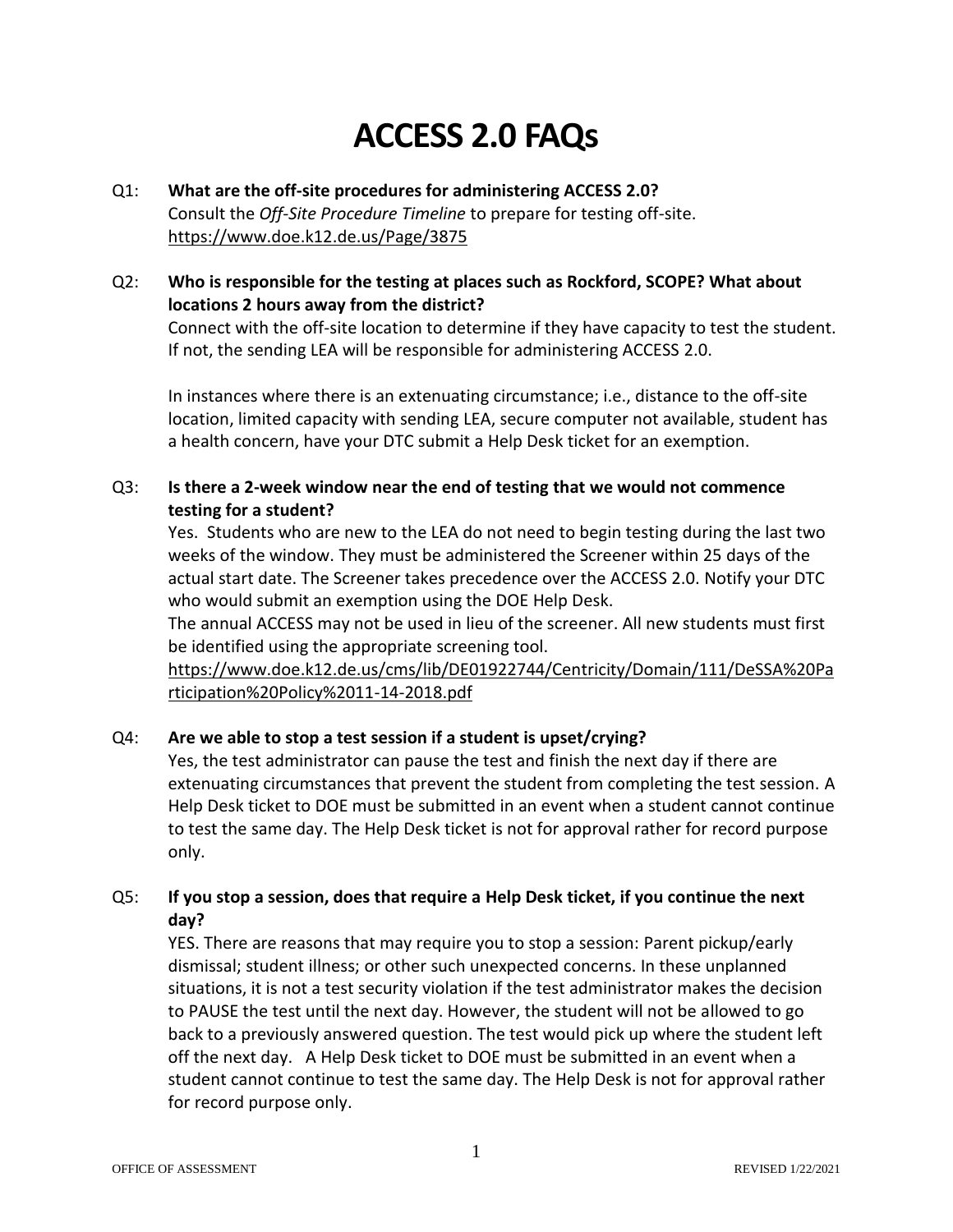Q6: **Can students continue a domain the next day? Will the test continue right where they left off?**

Yes, if they have a valid reason as outlined in A5. The student would pause and exit and then when they are ready to resume they can log in and pick up where they left off.

- Q7: **Is there a time frame that they have to finish this domain? What if the test is stopped and they have to continue the next day, but they are absent?** Every attempt should be made to have the student complete the next day. If they are absent, then upon their return.
- Q8: **Will they be able to go back and check answers they selected from the first session if they continue the domain the next day? Is this applicable for each domain?** This cannot be done for Online Listening, Reading and Speaking. Because the test is adaptive, once a student has answered a question, he/she cannot go back and look at the question and or change the answer. When the student logs back in the test system, the student will be placed on the screen where they last paused.

The online writing test had check-ins built into the test to ensure the test administrator goes back and confirms that the student responded to the writing prompts, so it is possible to move backward in the online Writing test.

Q9: **Are there clear directions on when a student can be exempt from ACCESS testing? An exemption policy?** 

Review the Valid Exemptions section on the [Delaware Test Administration Policy for ELs.](https://www.doe.k12.de.us/cms/lib/DE01922744/Centricity/Domain/111/EL%20Policy%207-20-2020.pdf) If your student has met the criteria, have your DTC submit a Help Desk ticket for an exemption. For students who have a documented health concern and need one or two domain exemptions to receive a composite score, complete Appendix C-3 and submit to the DOE Help Desk.

Q10: **In a dual language school, where the EL is in a general education classroom and immersed full-time, who decides on the accommodations and who inputs the accommodations?**

This is an LEA-based decision.

Q11: **What happens if a student transfers to another DE school during testing?** For all Transfer students, submit a DOE Helpdesk ticket via your DTC. DOE Helpdesk ticket will be handled by case-by-case basis.

#### Q12: **Is there a deadline for DOE-approved accommodation requests?**

The deadline to submit DOE-approved requests for ACCESS is 10 business days before the start of the current year test window. Give yourself time to submit the request, have it approved, and to test the student.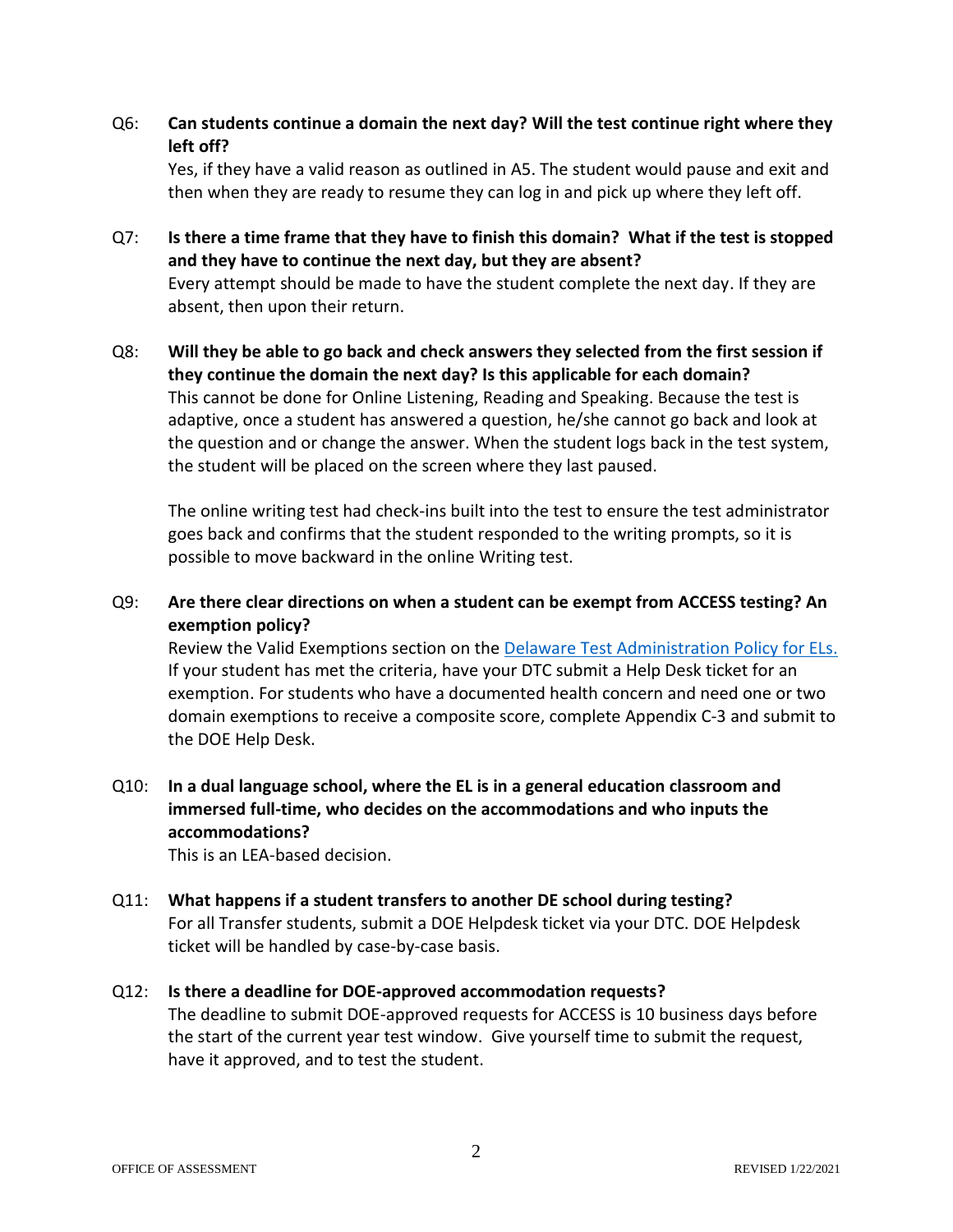Q13: **Does a student who meets eligibility criteria for the Alternate ACCESS require DOE approval to take that assessment?**

No. Notify your DTC. You would only submit Appendix C-3 if the student taking the Alternate ACCESS require a DOE-approved accommodation. The student must be changed on the DOE Accountability screen from ACCESS to Alt ACCESS.

#### Q14: **How do we record/input accommodations for students placed on Alternate ACCESS and/or using Paper/Pencil?**

The test administrator may use either WIDA AMS to input the accommodations or mark the accommodations the students will be using in the test booklet.

#### Q15: **What do we do with the physical test book (i.e. Kindergarten book/paper-pencil) if a student moves to another DE school?**

*If the student moves to another School/District:*

1. Both the sending and receiving district must complete the transfer form. *Note:* All student information match exactly from both testing sites in order for records to correctly merge.

The sending site must also have a Pre-ID Label for the student. If no Pre-ID Label exists, DRC will not have a record to transfer to the receiving district in WIDA AMS.

2. Mail the student's test book to DRC, whether it is partial or complete.

For transfers involving Paper forms; DRC will merge the student's records. The scoring will reflect testing at both sites.

- Q16: **What is the protocol for a student who moves out of state in the middle of testing?** If a student has completed or has not completed testing and moves to a new state, and it is within the new state's testing window, it will be up to the receiving state to decide if the student will test again.
	- Note: Due to the varying levels of student information security across states, student score information CANNOT be shared across states.
- Q17: **What are the next steps when a student has been misidentified as EL for ACCESS 2.0?**  Contact Maria Paxson to remove the student from the English Learner database. Notify your DTC who will submit the DOE Help Desk ticket to have the student removed from WIDA AMS.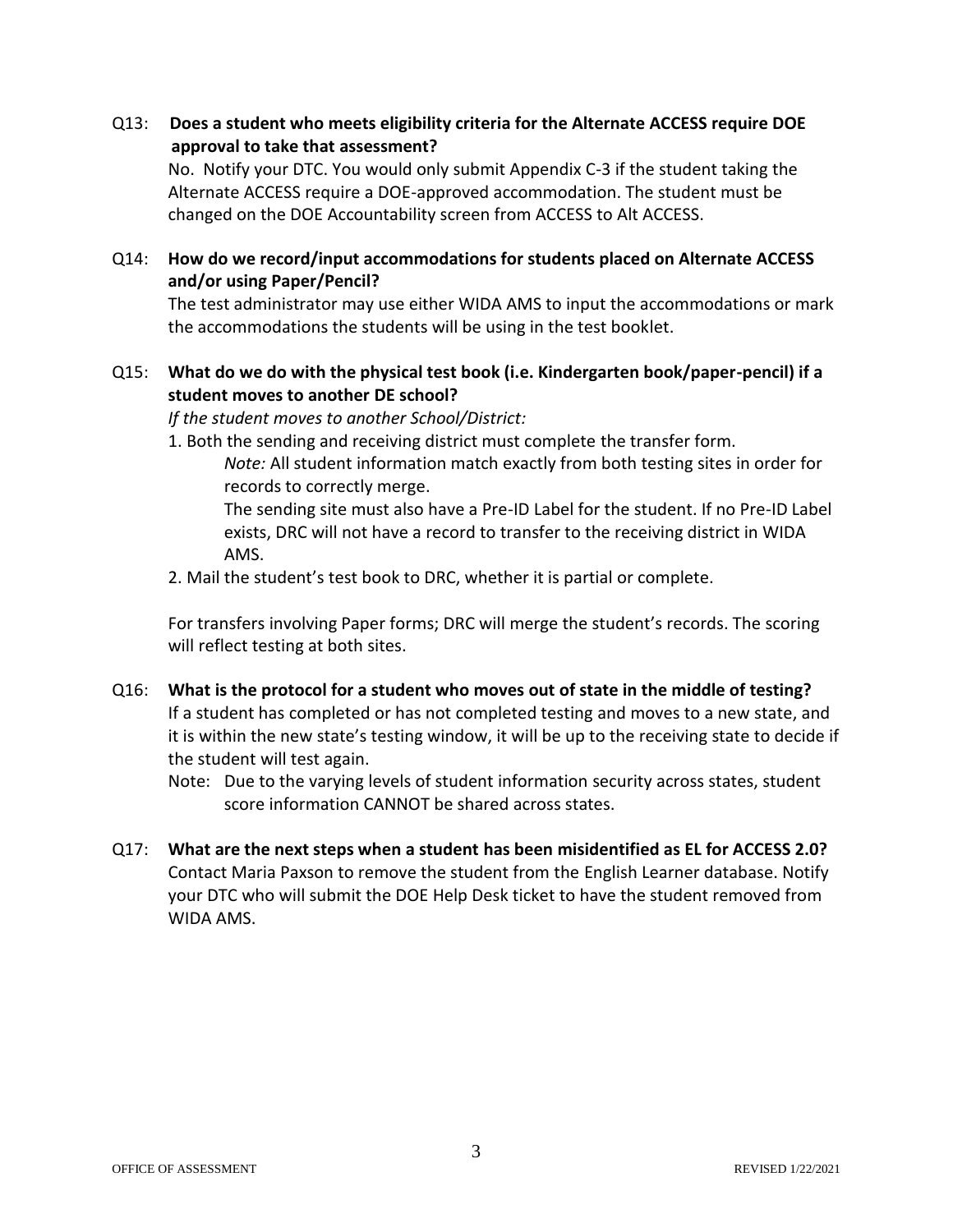#### Q18: **What is the procedure for a newly enrolled potential EL student during the testing window?**

If a student starts school before the final 2-week window, the standardized entrance procedure must be followed to determine eligibility. The student would take the WIDA Screener/Kindergarten Model and take the ACCESS 2.0 if identified as an EL. The new student must be entered into the AMS system and then proceed with testing. If a student starts during the final 2-week window, then the student must take the WIDA Screener/Kindergarten Model to determine eligibility. The student, if identified, would take the ACCESS 2.0 the following test year.

- Use the student actual start date versus the enrollment date
- Q19: **Can a student take some domains online and other domains paper/pencil?** No. Students must take the full assessment in a single mode.
- Q20: **Can a student be exempt from one or more domains of the ACCESS assessment if they are unable to meaningfully participate due to a disability?** Submit Appendix A-3 to the DOE Help Desk so that a determination can be made. This is handled on a case-by-case basis. If the exemption is granted for one or more domains, the student can still be scored.
- Q21: **Does the use of a paper/pencil ACCESS assessment require DOE approval?** To administer the assessment in a Different Test Format (DTF) please submit a Unique Accommodation request (Appendix C-3) to the DOE Help Desk.

#### Q22: **Who is able to administer the ACCESS assessment? Does the test administrator need to be a certified teacher?**

A paraprofessional can administer the ACCESS assessment if he/she has completed the Test Administrator training and DeSSA Test Security training. A designated certified personnel needs to be responsible to ensure proper administration procedures are followed.

Q23: **What is the protocol for students who leave the county and return for qualifying for the EL First Year Exemption? Some students were born here and do not have immigration dates.**

Complete Appendix C-7: EL First Year Exemption Request and submit to the DDOE Help Desk. Provide evidence of their birth certificate and enrollment dates. The student must have documented proof that he/she has been attending a US school for less than 12 cumulative months.